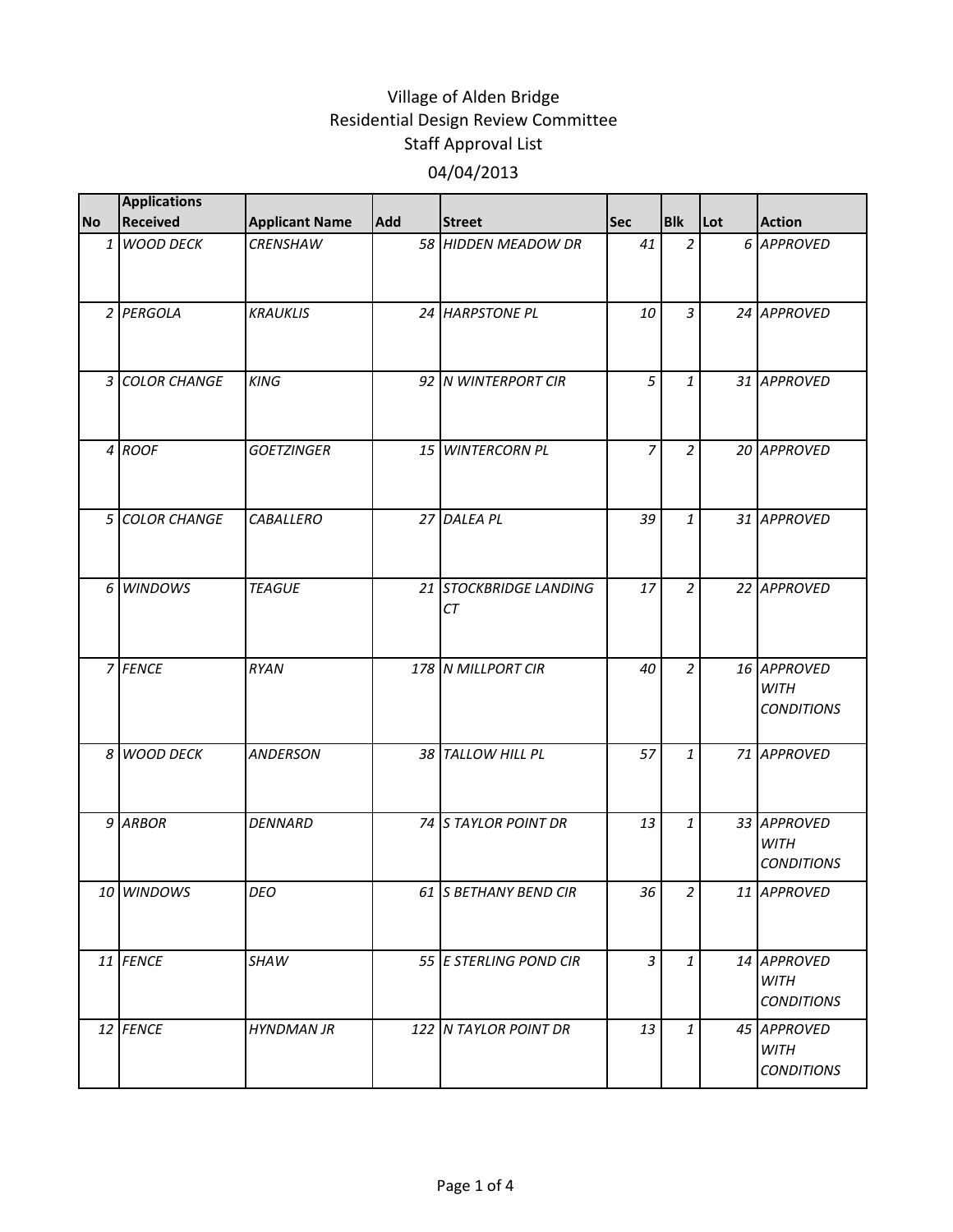| <b>No</b> | <b>Applications</b><br>Received | <b>Applicant Name</b> | Add | <b>Street</b>            | <b>Sec</b> | <b>Blk</b>     | Lot | <b>Action</b>                                   |
|-----------|---------------------------------|-----------------------|-----|--------------------------|------------|----------------|-----|-------------------------------------------------|
|           | 13 ROOF                         | <b>BROUSSARD</b>      |     | 19 SILVER BLUFF CT       | 1          | $\overline{2}$ |     | 9 APPROVED                                      |
|           |                                 |                       |     |                          |            |                |     |                                                 |
|           | 14 TREE REMOVAL                 | <b>DONALD JR</b>      |     | 58 E SANDALBRANCH CIR    | 18         | $\mathbf{1}$   |     | 28 APPROVED                                     |
|           | 15 FENCE                        | <b>BABB</b>           |     | 102 LOG TRAM CT          | 40         | $\overline{a}$ |     | 4 APPROVED<br><b>WITH</b><br><b>CONDITIONS</b>  |
|           | 16 COLOR CHANGE                 | <b>CLIMER</b>         |     | 91 N FLICKERING SUN CIR  | 93         | $\overline{a}$ |     | 11 APPROVED                                     |
|           | 17 PLAY STRUCTURE               | <b>KHAN</b>           |     | 22 BELCARRA PL           | 58         | $\overline{3}$ |     | 38 APPROVED                                     |
|           | 18 WOOD DECK                    | <b>KNUTSEN</b>        |     | 122 S FLICKERING SUN CIR | 93         | $\mathbf{1}$   |     | 52 APPROVED                                     |
|           | 19 PERGOLA                      | <b>KNUTSEN</b>        |     | 122 S FLICKERING SUN CIR | 93         | $\mathbf{1}$   |     | 52 APPROVED                                     |
|           | 20 POOL                         | <b>BENTCH</b>         |     | 38 WESTWINDS CIR         | 67         | $\mathbf{1}$   |     | 35 APPROVED<br><b>WITH</b><br><b>CONDITIONS</b> |
|           | 21 FIREPIT                      | <b>BENTCH</b>         |     | 38 WESTWINDS CIR         | 67         | 1              |     | 35 APPROVED<br><b>WITH</b><br><b>CONDITIONS</b> |
|           | 22 FENCE                        | <b>BENTCH</b>         |     | 38 WESTWINDS CIR         | 67         | $\mathbf{1}$   |     | 35 APPROVED<br><b>WITH</b><br><b>CONDITIONS</b> |
|           | 23 ROOF                         | <b>STARK</b>          |     | 6 S MANORCLIFF PL        | 63         | $\mathbf{1}$   |     | 7 APPROVED                                      |
|           | 24 ARBOR                        | <b>MANNING</b>        |     | 143 N BETHANY BEND CIR   | 36         | $\overline{3}$ |     | 40 APPROVED<br><b>WITH</b><br><b>CONDITIONS</b> |
|           | 25 FIREPIT                      | <b>MANNING</b>        |     | 143 N BETHANY BEND CIR   | 36         | 3              |     | 40 APPROVED<br><b>WITH</b><br><b>CONDITIONS</b> |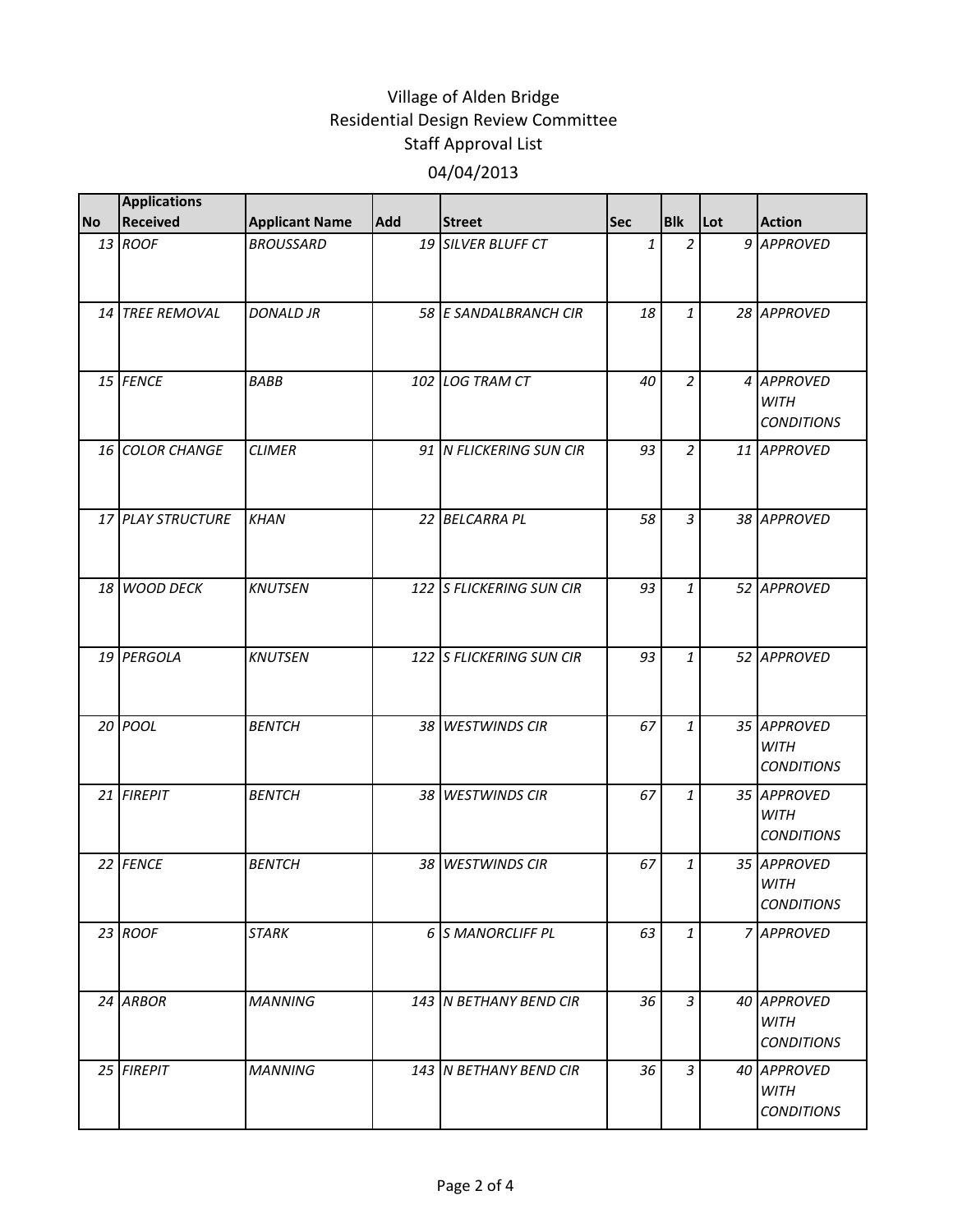|           | <b>Applications</b>       |                       |                 |                         |            |                |     |                                                 |
|-----------|---------------------------|-----------------------|-----------------|-------------------------|------------|----------------|-----|-------------------------------------------------|
| <b>No</b> | Received                  | <b>Applicant Name</b> | Add             | <b>Street</b>           | <b>Sec</b> | <b>Blk</b>     | Lot | <b>Action</b>                                   |
|           | 26 SUMMER KITCHEN MANNING |                       |                 | 143 N BETHANY BEND CIR  | 36         | $\mathfrak{Z}$ |     | 40 APPROVED<br><b>WITH</b><br><b>CONDITIONS</b> |
|           | 27 PATIO                  | <b>MANNING</b>        |                 | 143 N BETHANY BEND CIR  | 36         | $\overline{3}$ |     | 40 APPROVED                                     |
|           | 28 WALKWAY                | <b>MANNING</b>        |                 | 143 N BETHANY BEND CIR  | 36         | 3              |     | 40 APPROVED                                     |
|           | 29 WALKWAY                | <b>MANNING</b>        |                 | 143 N BETHANY BEND CIR  | 36         | $\mathfrak{Z}$ |     | 40 APPROVED                                     |
|           | 30 TREE REMOVAL           | <b>GARTMAN</b>        |                 | 78 N HOLLYLAUREL CIR    | 16         | $\mathbf{1}$   |     | 36 APPROVED                                     |
|           | 31 WALKWAY                | LOPEZ                 |                 | 2 N PLUM CREST CIR      | 64         | $\mathbf{1}$   |     | 41 APPROVED                                     |
|           | 32 STORAGE SHED           | <b>MOLBERT</b>        |                 | 30 ORCHARD PINES PL     | 56         | $\mathfrak{Z}$ |     | 6 APPROVED                                      |
|           | 33 COLOR CHANGE           | <b>ROBERTS</b>        |                 | 14 E COTTAGE GREEN ST   | 35         | 4              |     | 4 APPROVED                                      |
|           | 34 ROOF                   | <b>HARTMAN</b>        |                 | 15 S BELFAIR PL         | 53         | $\mathbf{1}$   |     | 34 APPROVED                                     |
|           | 35 COLOR CHANGE           | <b>DAUBENSPECK</b>    | 11 <sup>1</sup> | <b>WISTFUL VISTA PL</b> | 23         | $\mathbf{1}$   |     | 19 APPROVED                                     |
|           | 36 FENCE                  | PILKENTON             |                 | 6 WILD COLT PL          | 9          | 3              |     | 24 APPROVED<br><b>WITH</b><br><b>CONDITIONS</b> |
|           | 37 FENCE                  | <b>CARROLL JR</b>     |                 | 59 E STERLING POND CIR  | 3          | $\mathbf{1}$   |     | 15 APPROVED<br><b>WITH</b><br><b>CONDITIONS</b> |
|           | 38 PERGOLA                | <b>SCRIVENER</b>      |                 | 19 E HONEY GROVE PL     | 30         | $\mathbf{1}$   |     | 24 APPROVED                                     |